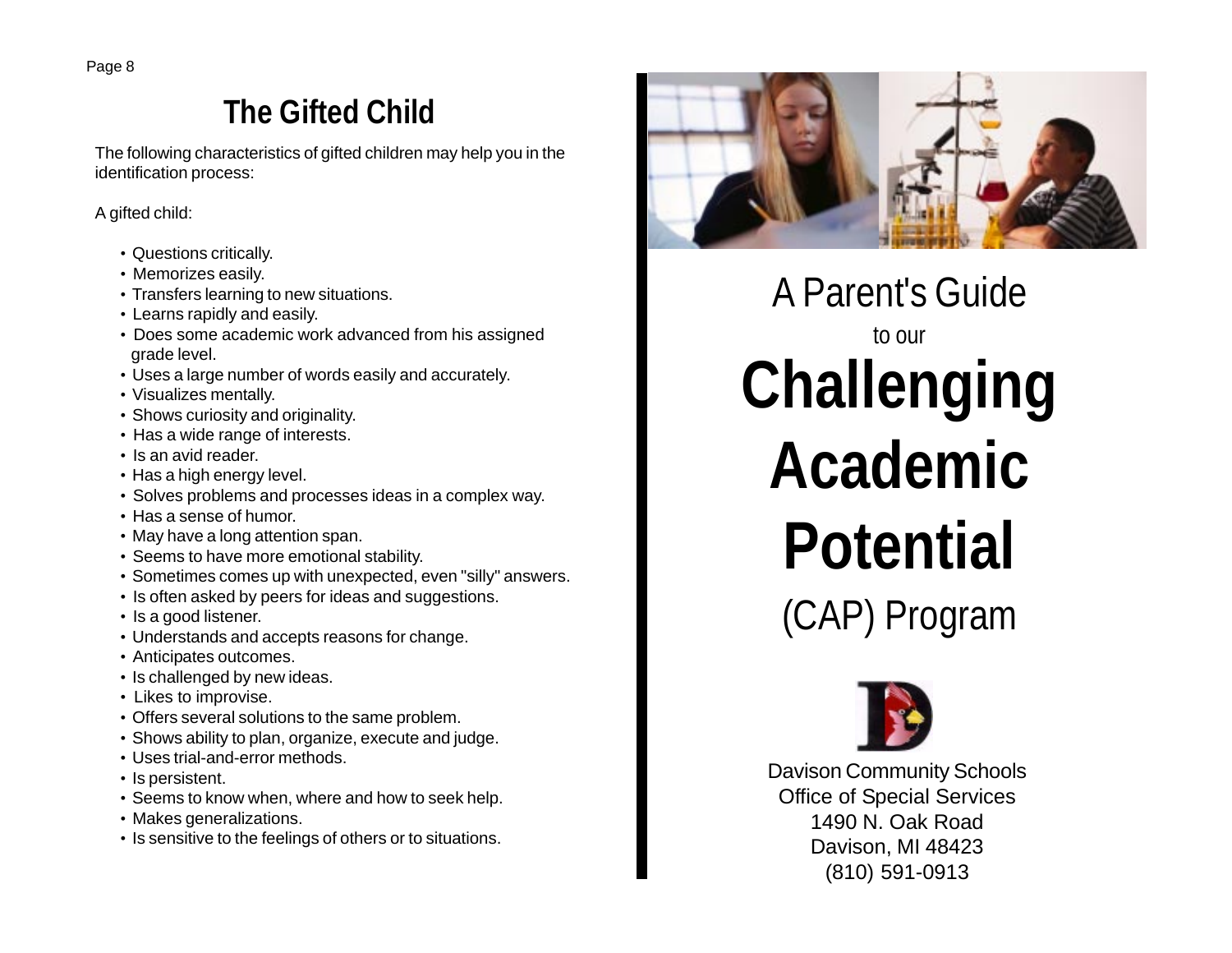## **What is CAP?**

CAP stands for Challenging Academic Potential and is the gifted program at Davison Community Schools.

The **U.S. Department of Education** recommends the following definition of children with outstanding talent: "*Children and youth with outstanding talent perform or show the potential for performing at remarkably high levels of accomplishment when compared with others of their age, experience or environment. These children and youth exhibit high performance capability in intellectual, creative and/or artistic areas, possess an unusual leadership capacity, or excel in specific academic fields. Outstanding talents are present in children and youth from all cultural groups, across all economic strata, and in all areas of human endeavor."*

Consultants for Gifted and Talented Education have developed a **Michigan Vision** for talent development. The vision states: "*Every learner is assured opportunities to develop extraordinary levels of performance. Talents emerge in an environment of challenging and meaningful learning experiences. All schools, whether affluent or low income, urban or rural, have children and youth with exceptional talent. The educational community is committed to finding these learners and developing their full potential. These learners are entitled to intensively pursue their individual talents and have their unique needs met."*

> Davison Schools' CAP Mission Statement: **Davison Community Schools is committed to offering a differentiated and/or accelerated curriculum for those K-12 students meeting a specific criteria.**

The gifted classrooms are designed to provide an educational program beyond the regular education curriculum at a pace appropriate to these students. Students are usually accelerated to higher grade level materials, especially in reading and math. In the content areas of science and social studies, students are encouraged to study topics in greater depth and spend more time on individual research projects.

## **Environment** (Continued)

### **Grades 2-6**

Gifted students at these grades are grouped into separate classrooms. The environment is an enriched one and the classroom is extended to the community. Project assignments and field trips in connection with areas of study are part of the program. Students will demonstrate the ability to think creatively. The program will provide students with instruction in, and the opportunity to apply problem-solving skills.

### **Middle School**

The Middle School student has very unique needs. In response to those needs, the programs offered to our CAP students try to satisfy two equally important goals:

- Goal 1 To provide a variety of opportunities for students to develop socialization skills and develop lasting peer relationships.
- Goal 2 To challenge and expand our students academically.

### **High School**

Along with honors classes in all academic areas, high school students can also consider testing out of high school courses to move more quickly through a sequence of course work. Advanced Placement course work and dual enrollment in college courses while attending high school are also available. The following Advanced Placement classes are offered at Davison High School: calculus, chemistry, government, psychology, programming (Java), literature and language.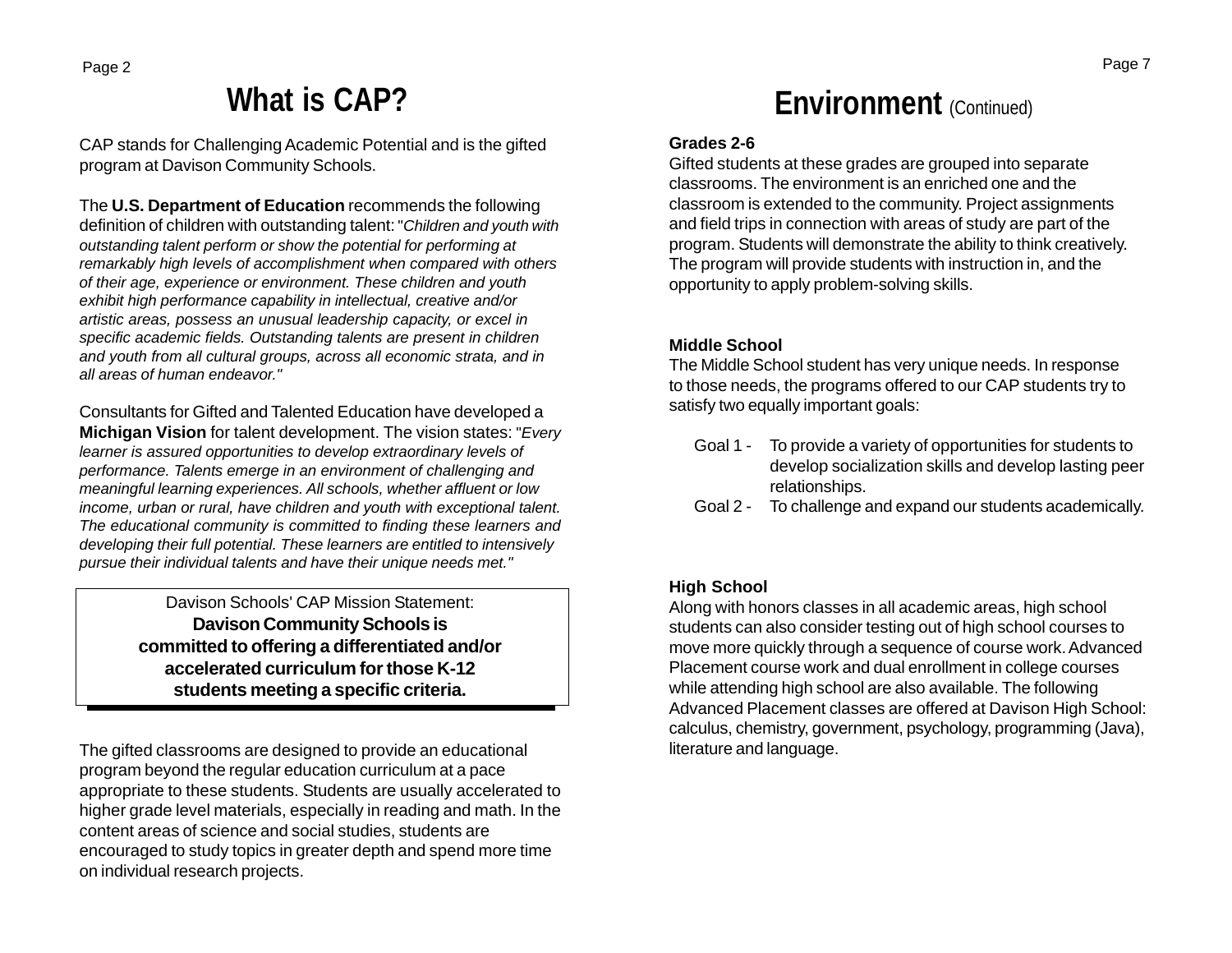Placement outside of regular education and within the selfcontained gifted classrooms will be only by the recommendation of the Gifted Education Screening Committee. The members of this committee are the school psychologist, school principal, district curriculum consultant, school counselor and a classroom teacher representative.

Information to be considered by the committee will be entered on a Screening Matrix, and will include achievement and intelligence test results as well as information gathered from parents, teachers and, where indicated, test administrators.

In order to ensure objectivity and impartiality, the information will be presented without identification as to name, sex or school of the student. The material and comments submitted by teachers will be entered anonymously.

Parents are informed of the recommendations of the Gifted Education Screening Committee by mail. They are encouraged to set up a conference to discuss the recommendations of the Screening Committee and devise a plan for meeting the child's needs.



## **Placement Programming**

| Grade          |                                            | <b>Classes</b>                             |                                                     |                                                        |
|----------------|--------------------------------------------|--------------------------------------------|-----------------------------------------------------|--------------------------------------------------------|
| K              | Identification                             |                                            |                                                     |                                                        |
| 1              | <b>Gifted Cluster</b>                      |                                            |                                                     |                                                        |
| $\overline{2}$ | <b>Gifted Cluster</b>                      |                                            |                                                     |                                                        |
| 3              | <b>Gifted Cluster</b>                      |                                            |                                                     |                                                        |
| 4              | Self-contained classroom                   |                                            |                                                     |                                                        |
| 5              | Self-contained CAP Team                    |                                            |                                                     |                                                        |
| 6              | Self-contained CAP Team                    |                                            |                                                     |                                                        |
| 7              | <b>Honors</b><br>Math                      | Honors<br>L/A English 7                    | <b>Honors</b><br><b>Science</b>                     | Honors<br><b>Social Studies</b>                        |
| 8              | <b>Honors</b><br>Algebra                   | <b>Honors</b><br>English 8                 | Honors, Essential<br>Earth Science                  | <b>Honors</b><br>History                               |
| 9              | <b>Honors</b><br>Geometry                  | Freshman<br>Honors English                 | Honors<br>Physical Science 9                        | <b>Honors</b><br>World History                         |
| 10             | <b>Honors</b><br>Algebra II                | Sophomore<br>Honors English                | <b>Honors</b><br>Biology                            | Honors, U.S. History<br>& Geography                    |
| 11             | <b>Honors</b><br>Trig. and<br>Pre-calculus | AP Language<br>and<br>Composition          | Chemistry<br>Anatomy/Phys.<br><b>Honors Physics</b> | AP U.S. &<br>Comparative<br>Government<br>and Politics |
| 12             | AP Calculus                                | <b>AP Literature</b><br>and<br>Composition | <b>AP Advanced</b><br>Chemistry                     | AP<br>Psychology                                       |